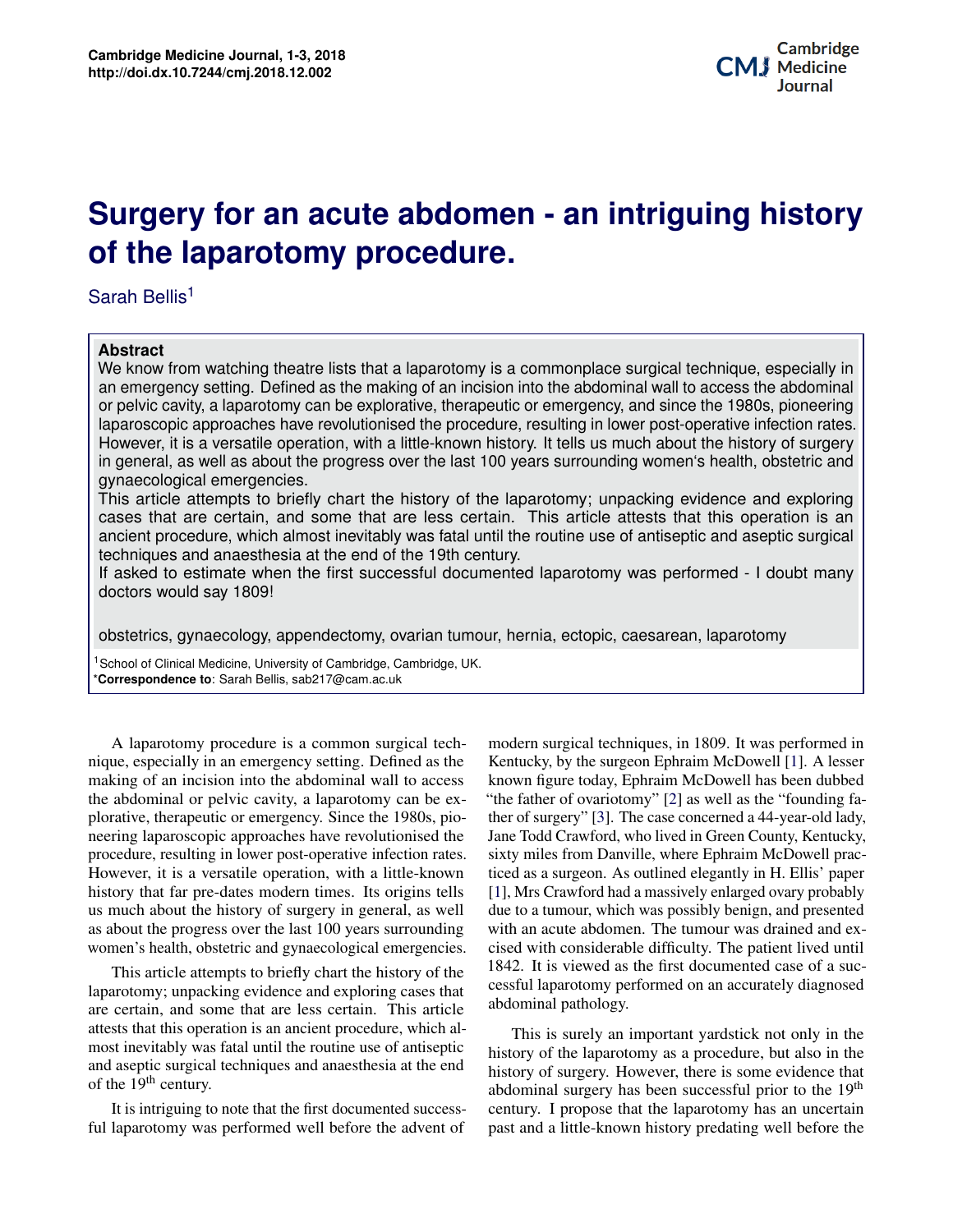modern surgical era.

The case of Jane Crawford illustrates how the laparotomy has been historically important in terms of gynaecological emergency. Perhaps it is noteworthy to reflect that, according to the definition of a laparotomy, a caesarean section can also be strictly classed as a type of laparotomy, as it utilizes a surgical incision to access the abdominal cavity. Indeed, using a Pfannenstiel incision is a relatively new development in caesarean section technique.

Records of a caesarean section performed where the child was successfully delivered predate antiquity, but inevitably the mother died [\[4\]](#page-2-4). In medieval times, extending into the 1500s, 1600s and 1700s, mortality rates tended towards 100%, and the procedure was rarely attempted, with notable examples such as Henry VIII's third wife, Jane Seymour [\[5\]](#page-2-5), being a contested as a possible but unlikely case. Mortality rates after a caesarean section were still surprisingly high in the late 1800s - 56% in 1878 [\[6\]](#page-2-6). Perhaps the first recorded example of the mother surviving a caesarean section was Beatrice of Bourbon, Queen of Bohemia, in 1337 [\[7\]](#page-2-7). Although difficult to completely authenticate, if this were true, it would put the operation more than 500 years before the first use of surgical anaesthesia. Certain evidence also suggests that the uterus was not routinely sutured up after C-sections in historical times [\[8\]](#page-2-8), again leaving the patient very prone to infection and subsequent infertility.

With certain surgical practices such as caesarean section being older than medical records, perhaps it could be argued that the first successful laparotomy in its broadest sense will never be known.

In the broader context surrounding women's health, other recorded but little-known cases are also intriguing. Records exist of a successful laparotomy performed by the Dutch surgeon Cypranius, in 1694 [\[9\]](#page-2-9), where an emergency laparotomy was performed to excise a dead, tubal ectopic pregnancy, in order to save the life of the patient. A further record of a successful emergency laparotomy performed in 1500 by a pig farmer, Jacob Nufer [\[8\]](#page-2-8), in order to save his wife from a protracted labour, was reported to be a success, and also described as an extra-uterine pregnancy. In this case, Nufer was said to use his porcine instruments and was not required to incise into the uterus - hence perhaps why his wife reportedly had successful pregnancies afterwards. In 1549, a Viennese surgeon, Dirlewang [\[9,](#page-2-9) [10\]](#page-2-10), was reported to operate successfully, sustaining life of the patient, on a 4 year-old ectopic pregnancy. These cases, although more questionable in terms of proof and provenance, predate the case of Mrs. Crawford in 1809. All of these cases were for gynaecological emergencies - a common theme.

Arguably therefore, the laparotomy can find its origins predominantly in women's health. It is interesting to contemporise and to note that in fifteenth and sixteenth century Europe, understanding the female anatomy was seen as pivotal to mastering the field of surgery. Because the female body was viewed with a sense of mystique at the time, it was thought that a surgeon who understood the female anatomy "would have little trouble understanding the rest of the comparatively simple human frame", as outlined in Katherine Park's work looking at the origins of human dissection [\[11\]](#page-2-11). This alludes to the idea of pre-modern surgery of the abdomen being somewhat constrained by the beliefs of the time.

With most cases centred around gynaecological and obstetric emergency, why is there not the same level of evidence of attempted surgery for other commonplace causes of the acute abdomen, such as appendicitis? This is an interesting question and perhaps centres around the level of diagnostic uncertainty. Surprisingly, however, there are also pre-19<sup>th</sup> century accounts of this operation happening successfully.

The first known reported successful appendectomy was performed in 1735 at St. George's Hospital on an 11 yearold boy who had swallowed a pin, which had perforated his appendix [\[12\]](#page-2-12). Surprisingly, it was a success and the patient survived. The surgeon was Claudius Amyland, a Frenchman. However, the operation was not conducted initially because of suspected acute appendicitis, but because of what is described as an infected fistula arising from a "hernia scrotalis" or scrotal hernia. Upon incision into the hernia, he found omentum, gut and the pin. It could be asserted that this was not an operation based on a correctly diagnosed pathology, and nor was it a traditional laparotomy, although it did involve the re-siting of hernial contents into the abdomen. It also describes one of the first accounts of an enlarged and acute appendix in the literature. It was only in 1880 that Robert Lawson Tait made the first successful diagnosis of appendicitis and removed the appendix [\[13\]](#page-2-13). Almost certainly there was a level of diagnostic uncertainty in earlier times around this pathology, that contrasts with a seemingly greater diagnostic certainly surrounding ectopics and ovarian pathology.

Another interesting question is the history of hernia repair - a disease which was not shrouded in the same level of diagnostic uncertainty. Hernias have been correctly diagnosed by the Egyptians, the Greeks and the Romans. The first differentiation between direct and indirect inguinal hernias was made around 1566 by the German surgeon Stromayr [\[14\]](#page-2-14). The earliest record of successful transabdominal repair of an inguinal hernia was in the 1716 by Albanian surgeons [\[15\]](#page-2-15), who made a low abdominal incision, inverted the hernial sac into the peritoneal cavity, tied the sac and left the thread in the wound. The operation was a reported success, but little known, and presumably performed due to strangulation and risk of death. Interestingly, there is further evidence that surgeons were attempting inguinal hernia repairs in Medieval Europe, based on a poor understanding of the anatomy, but however an appreciation that this was a surgical emergency  $[16]$ . A  $13<sup>th</sup>$ Century Italian surgeon Bruno of Longoburgo wrote in